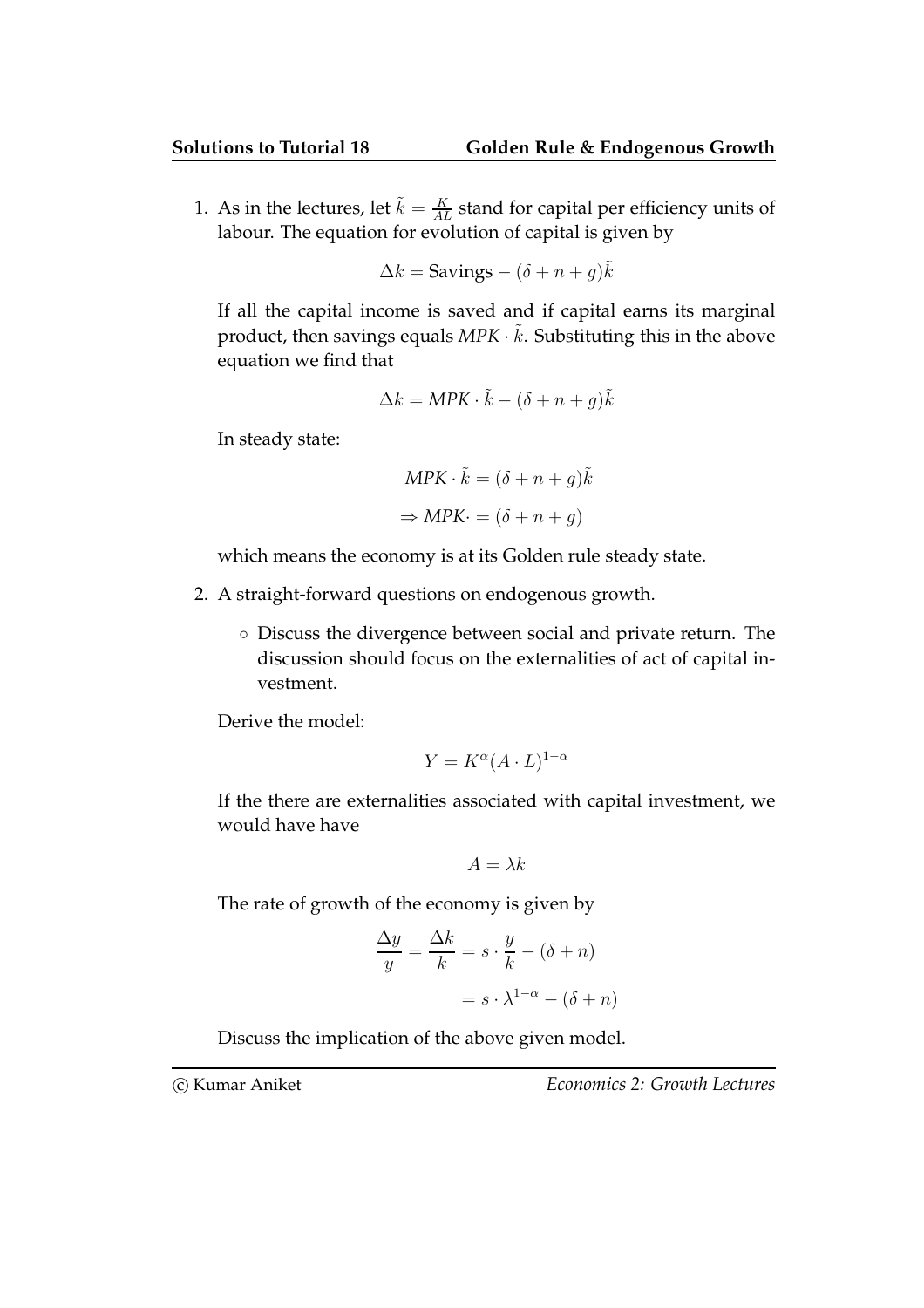- (a) Non-convergence: low income countries do not necessarily grow faster.
- (b) Growth rate depends on the saving rate of the economy
- (c) Higher population growth,  $n$ , implies that slower growth in output her head leading to so called "poverty traps".
- 3. A question on endogenous growth again. The key relation is the complementarity between training and capital per worker in the economy.

$$
Y = K^{\alpha} (T \cdot L)^{1 - \alpha}
$$

The per-worker production function for the economy is given by

$$
y = T^{1-\alpha} k^{\alpha}
$$

where  $T$  is the training that agents acquire. This is a function of the capital intensity in the economy.

$$
T=\beta k
$$

This basically means that as capital intensity in the economy increases, the worker are required to be more trained / skilled to work with the capital.

$$
Y = K^{\alpha} (T \cdot L)^{1 - \alpha}
$$

The growth rate of output per worker  $y$  and capital per worker  $k$  is given by

$$
\frac{\Delta y}{y} = \frac{\Delta k}{k} = s \cdot \frac{y}{k} - (\delta + n)
$$

$$
= s\beta^{1-\alpha} - (\delta + n)
$$

Implications are that that

c Kumar Aniket Economics 2: Growth Lectures